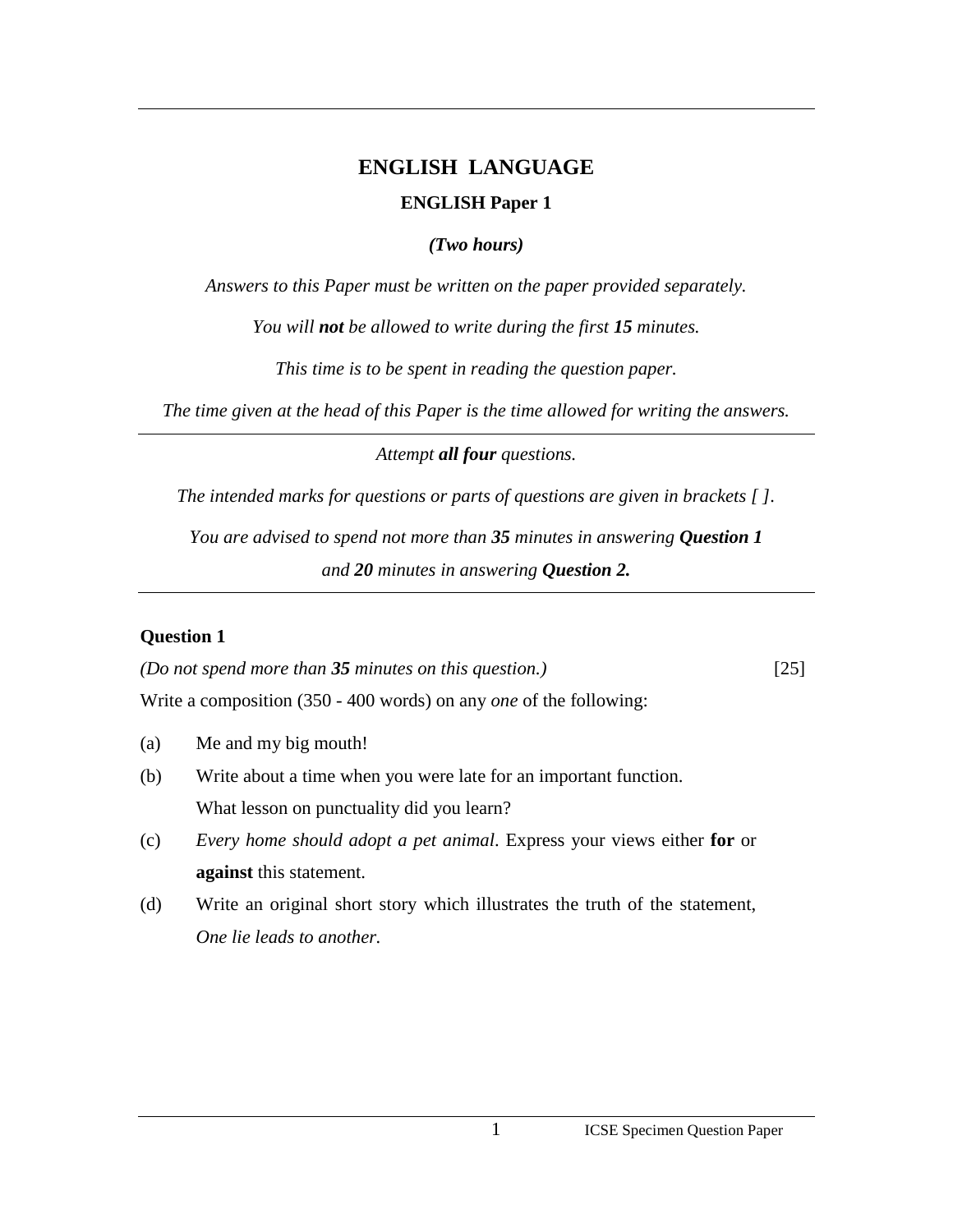(e) Study the picture given below. Write a story or a description or an account of what it suggests to you. Your composition may be about the subject of the picture or you may take suggestions from it; however, there must be a clear connection between the picture and your composition.



# **Question 2**

*(Do not spend more than 20 minutes on this question.)* 

Select one of the following: [10]

- (a) Write a letter to the editor of a local newspaper telling him/her what you think about global warming, its effects and what people should do to prevent it from getting worse.
- (b) A friend of yours has been out of station for a month and there was an important event/function held in the school while he/she was away. Write him/her a letter describing of the event/function, and your role in it, and why your friend was missed.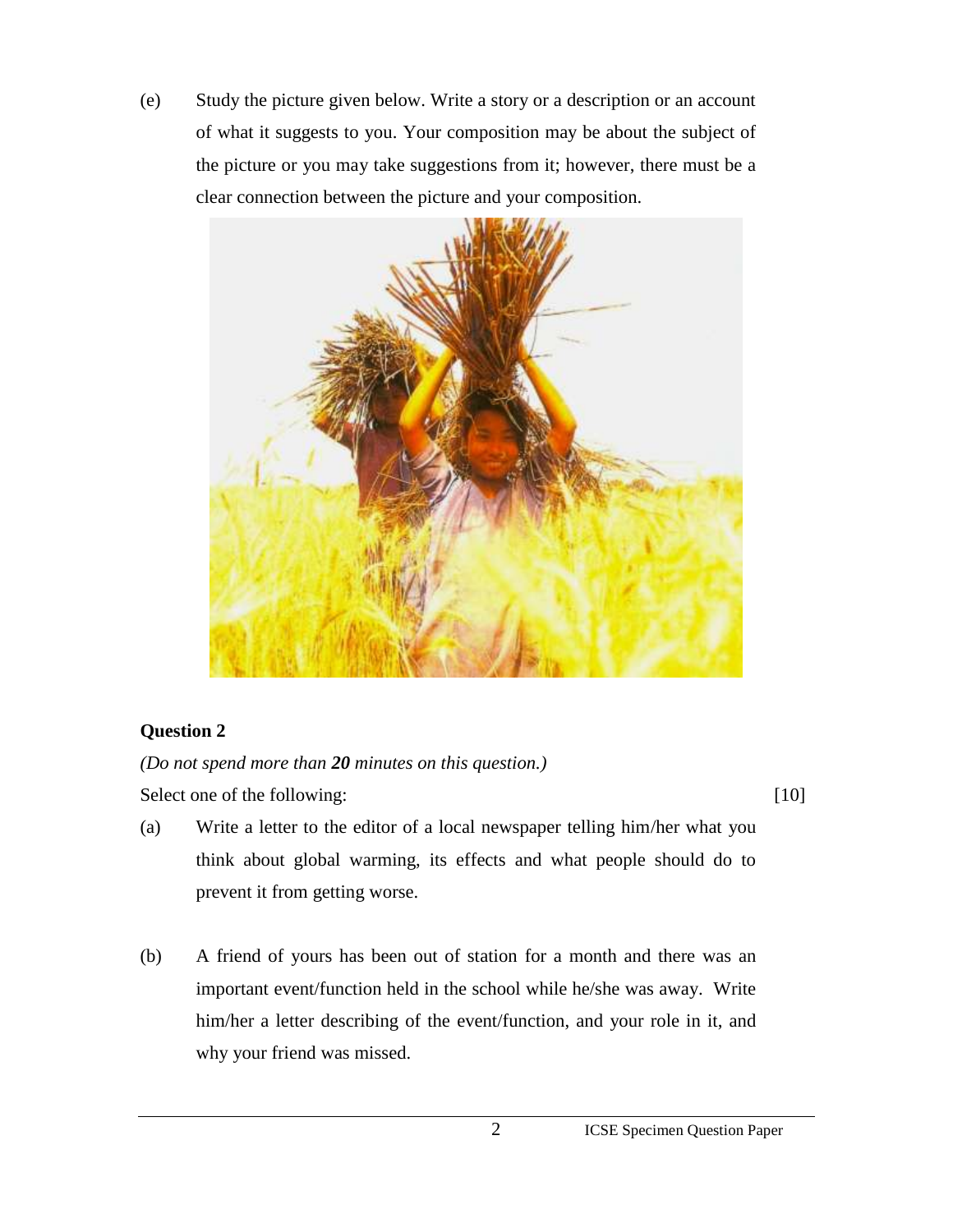#### **Question 3**

Read the following passage carefully and answer the questions that follow:

My husband Pele and I were staying in a holiday house overlooking the beautiful, lush rainforests of Indonesia. The glass walls framed a fine view across the Bagon Valley to what had been the summer palace of President Suharto.

The first morning we strolled hand in hand up a winding pathway, heading to the main building for breakfast. But once we arrived at the dinning room, I realized 5 we"d forgotten our money, so I volunteered to run back to the house. Making my way down the path, I turned the last corner only to find a giant bird, similar to an emu, standing outside our front door.

"Hey baby, what are you doing?" I cooed, moving slowly so as not to frighten it. Having a deep, abiding fascination with all creatures great and small, I wanted a 10 closer look. This was my first mistake.

As I came within a few meters, he took a big breath and let out a nasty hiss, stopping me in my tracks.

"That"s not very friendly," I said, clueless. He hissed again and I promptly made the second mistake of turning and running, instead of backing away slowly. As I 15 rounded the corner I heard his razor-sharp claws scrabbling on the cobblestones. "Oh!"

His steps sounded like a drum as they hit the ground, quickly coming too close for comfort. I suddenly changed direction and headed into the trees. Dodged in and out of the foliage. I hoped my tactic would fool him. A crash behind me indicated no 20 such luck.

Jumping over a small bush, I found myself out in the open and not far from the dining room. Picking up speed, I bolted over the plants and rockeries surrounding the perimeter and dashed through the gate. When I turned to close it, the bird was nowhere to be seen. 25

I didn"t realize it and at the time, but I had just come face to face with a cassowary, a bird also found in Australia"s north Queensland rainforests. Cassowarys weigh 55 kilos or more, stand about 180 centimeters tall and have saber-like toenails that can open a human from chin to groin like a zipper and kill humans.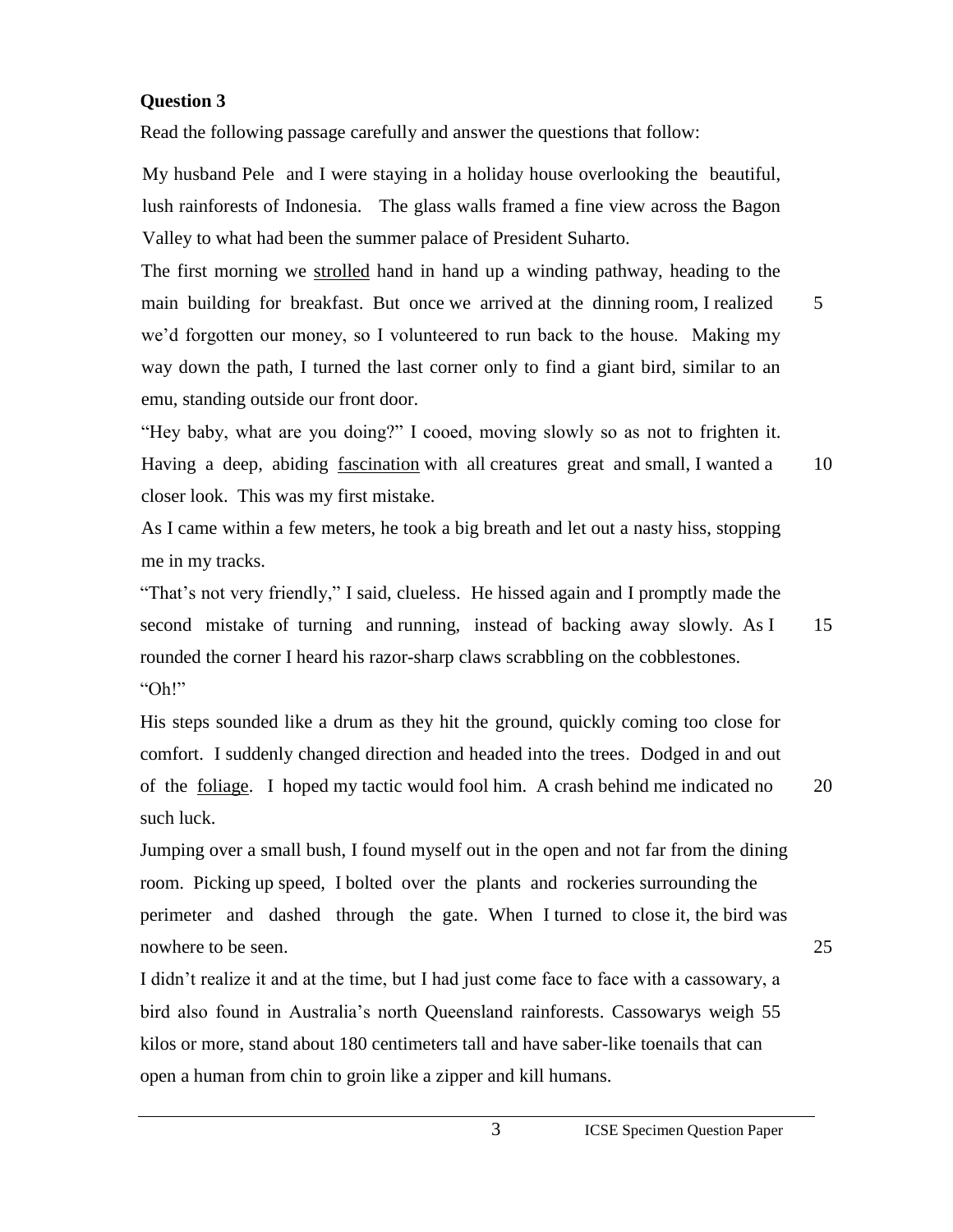"What's wrong?" Pele asked as I stumbled back into the dinning room. 30 "A big bird chased me all the way from the house," I replied. "What?" he asked incredulously. "You're scared of a bird?" "It's as big as me and very mean," I said in a rather sulky voice. "Oh, all right," he laughed. "I"ll come with you." Much to Pele's amusement, I stayed behind him on the path and held onto the back 35 of his shirt as we approached the corner of the house. "See! There it is. Look at the size of the thing!" Pele chuckled at the hysteria in my voice. "It's all right," he soothed. Calmly and confidently he walked toward the cassowary. "Shoo! Go on, get out," he said. 40 He made actions with his arms as if it were a pigeon on a window ledge. The response of the cassowary was the same as before: a big hiss and a step forward. "Hmm," said Pele and stopped, not so sure of himself. He tried again. "Go on." The cassowary then ran a few paces at us, hissing aggressively, so we quickly retreated around a corner of the house. Pele picked up a rock the size of his hand and 45 threw it hard, hitting the bird squarely in the chest. It didn"t budge. "What are we going to do?" I pleaded. This time, Pele picked up a cane chair. "Stay behind and I"ll keep him back. When we get to the door, open it." Again I held on to the back of his shirt and we started towards the door. This greatly displeased the already annoyed cassowary. Charging at us he ripped at the chair with 50 those lethal claws. Pele stopped to steady the chair – and possibly his resolve. Pele threw the chair at the bird and slammed the door shut. Ducking the flying cane, the bird ran straight at the glass wall, only to bounce off. But it didn"t slow down at all. Pecking and scratching at the glass, it continued the assault with a sickening ferocity.  $55$ It was another 15 minutes before the bird weakened and slowed its attack. Thirty minutes later, we quietly opened the door and crept back to the main building. (a) Give the meanings of the following words as used in the passage. One word answers or short phrases will be accepted. (i) strolled *(line 4*)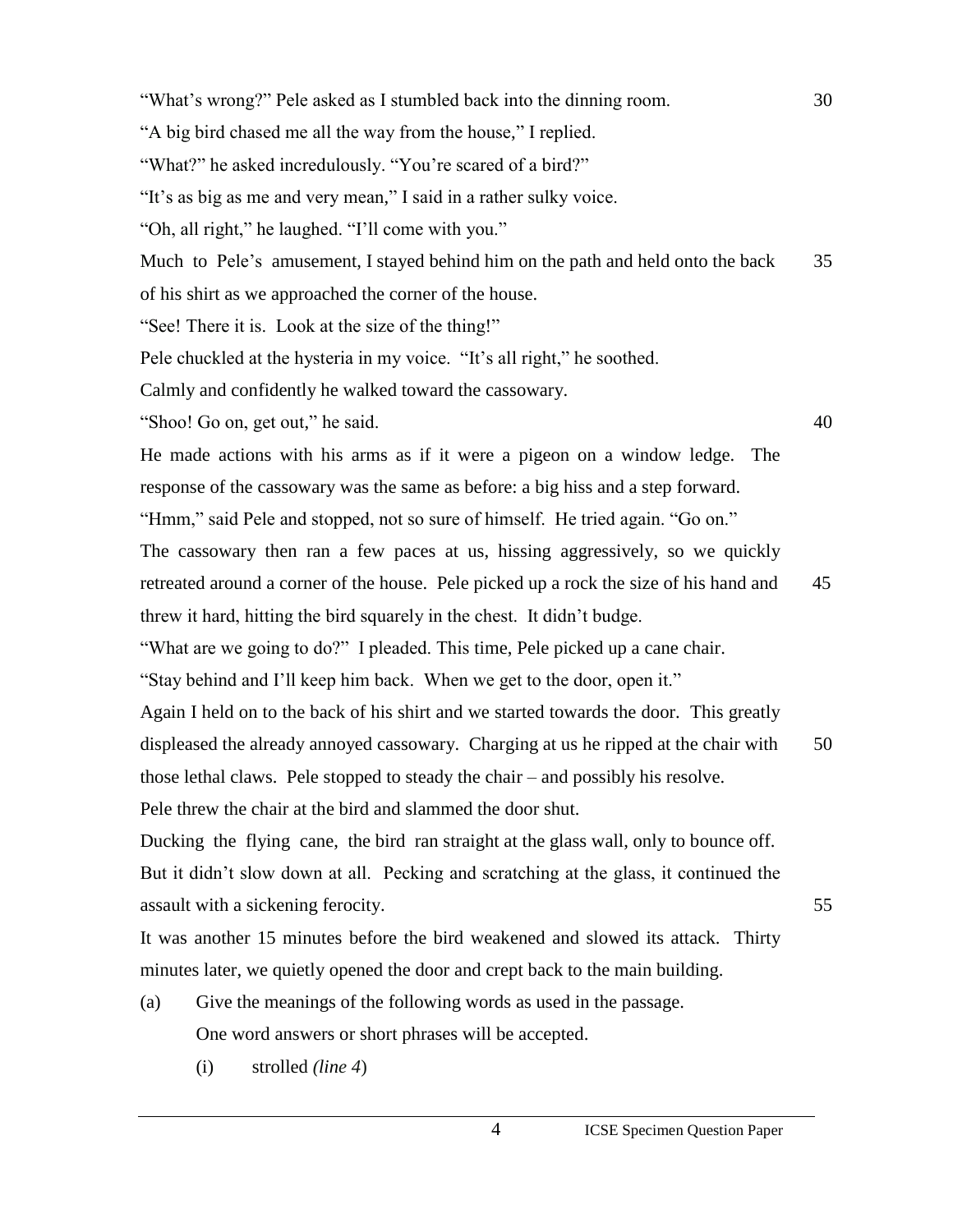- (ii) fascination *(line 10*)
- (iii) foliage (*line 20*) [3]

| (b) | Answer the following questions briefly in your own words.                 |                                                                    |                                                                                                                                                                                                  |
|-----|---------------------------------------------------------------------------|--------------------------------------------------------------------|--------------------------------------------------------------------------------------------------------------------------------------------------------------------------------------------------|
|     | (i)                                                                       | What was Pele's wife's first mistake when she saw the bird?        | $\lceil 2 \rceil$                                                                                                                                                                                |
|     | (ii)                                                                      | How did the bird react to the lady's third mistake?                | $[2]$                                                                                                                                                                                            |
|     | (iii)                                                                     | What did she do after this reaction of the bird?                   | $[2]$                                                                                                                                                                                            |
|     | (iv)                                                                      | Describe the Cassowary.                                            | $[2]$                                                                                                                                                                                            |
|     | (v)                                                                       | Why did Pele find the situation amusing at first?<br>Why did he    |                                                                                                                                                                                                  |
|     |                                                                           | change his attitude?                                               | $[2]$                                                                                                                                                                                            |
|     | (vi)                                                                      | Use the word 'framed' (line 2) in a sentence of your own such that |                                                                                                                                                                                                  |
|     |                                                                           | it has a meaning different from that used in the passage.          | $\lceil 2 \rceil$                                                                                                                                                                                |
| (c) | With close reference to the last paragraph of the extract and in not more |                                                                    |                                                                                                                                                                                                  |
|     | than 60 words describe how the couple got into their room when they were  |                                                                    |                                                                                                                                                                                                  |
|     | together.                                                                 |                                                                    | [8]                                                                                                                                                                                              |
| (d) | Give a title to the passage and give a reason to justify your choice.     |                                                                    | $[2] % \includegraphics[width=0.9\columnwidth]{figures/fig_1a} \caption{The figure shows the number of times on the right, and the number of times on the right, respectively.} \label{fig:1} %$ |

## **Question 4**

(a) In the following passage, fill in each of the numbered blanks with the correct form of the word given in brackets. Do not copy the passage, but write in correct serial order the word or phrase appropriate to the blank space.

## **Example:**

(0) discussed.

The other day we (0) \_\_\_\_\_(discuss) the attitudes of people in our country. Why (1) \_\_\_\_\_ (be) most of them rude and aggressive? Pritam asked. Sanjana  $(2)$  \_\_\_\_\_(say) that it  $(3)$  \_\_\_(be) because there (4) \_\_\_\_\_\_\_\_(be) too many people and one had to fight for everything. Nirode  $(5)$  (insist) that it  $(6)$  (be) the climate. We (7) \_\_\_\_\_\_\_(be) as efficient and polite as Europeans if only our weather  $(8)$  (be) better. [4]